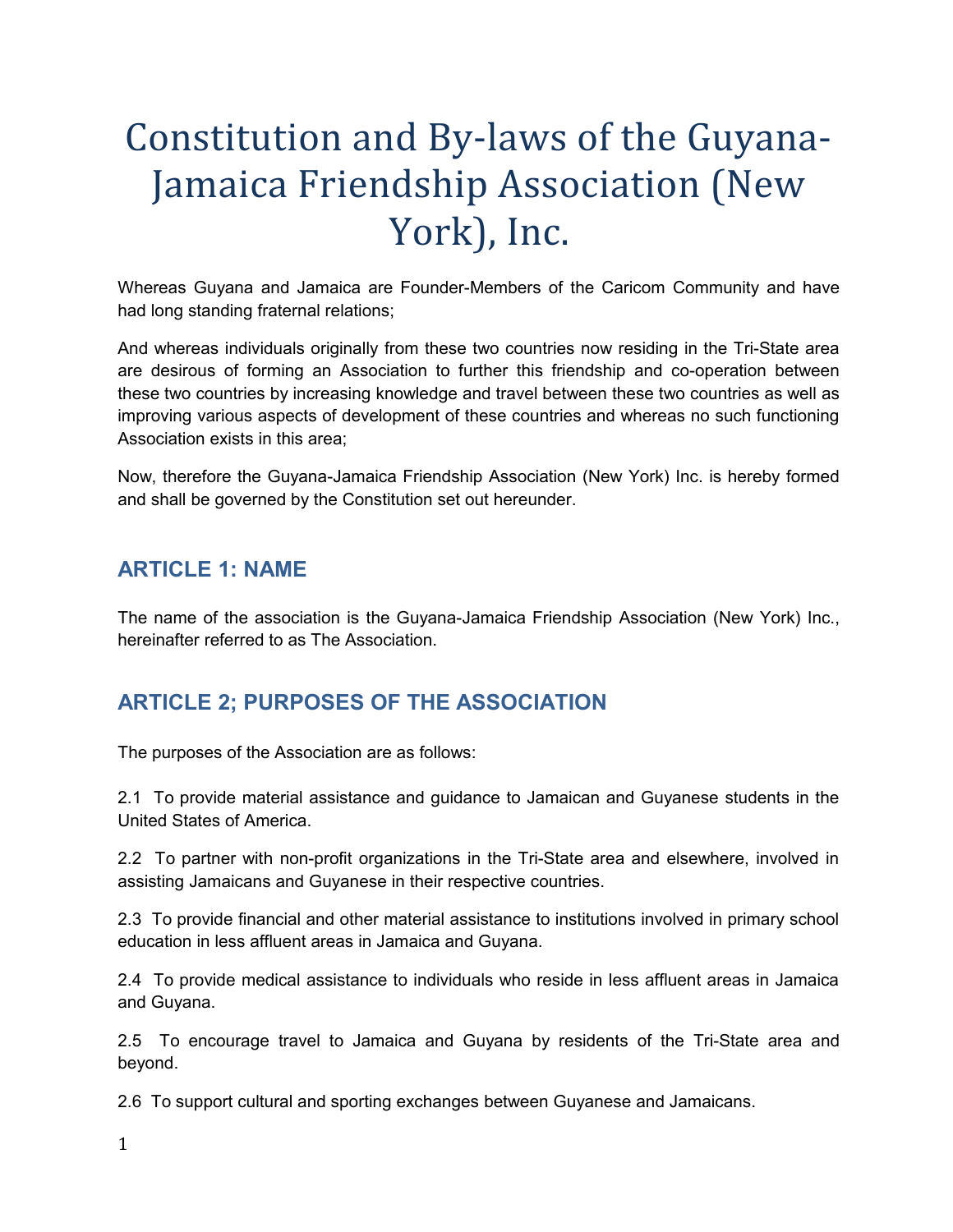2.7 Notwithstanding any other provisions of these articles, The Association shall not be involved in any activities not permitted by (a) an Association exempt from Federal Income Tax under section 501 (c) (3) of the Internal Revenue Code of 1986 (or the corresponding provision of any future United States Internal Revenue Law) or (b) an Association contributions to which are deductible under section 170 (c) (2) of the Internal Revenue Code of 1986 (or corresponding provisions of any future United States Internal Revenue Law)

### **ARTICLE 3: MEMBERSHIP**

Membership in the Association shall be open to anyone in the Tri-State area and beyond who is in agreement with the aims and objectives of the Association.

## **ARTICLE 4: TAX-EXEMPT STATUS**

To advance the above purposes, The Association shall engage solely and exclusively in charitable, educational, scientific and other such non-profit activities as will ensure that it qualifies and continues to qualify for tax-exempt status under the applicable laws of the United States of America.

## **ARTICLE 5: PROHIBITIONS ON ACTIVITIES**

The Association is prohibited from engaging in any activity designed to influence or assist in the election to public office of any person anywhere and is also prohibited from supporting the campaigns or other political activities of any person or group anywhere. The Association is organized and will operate exclusively for charitable purposes within the meaning of section 501 (c) (3) of the Internal Revenue Code.

### **ARTICLE 6: BY-LAWS**

The Association has the power to make and adopt By-Laws to affect the purposes outlined in Article 2 of this constitution including but not limited to the levying of membership dues and the establishment of the duties, powers and responsibilities of its members.

### **ARTICLE 7: EXECUTIVE POWER**

The Executive Power of The Association shall be vested in an Executive Committee which shall consist of seven (7) persons as delineated below: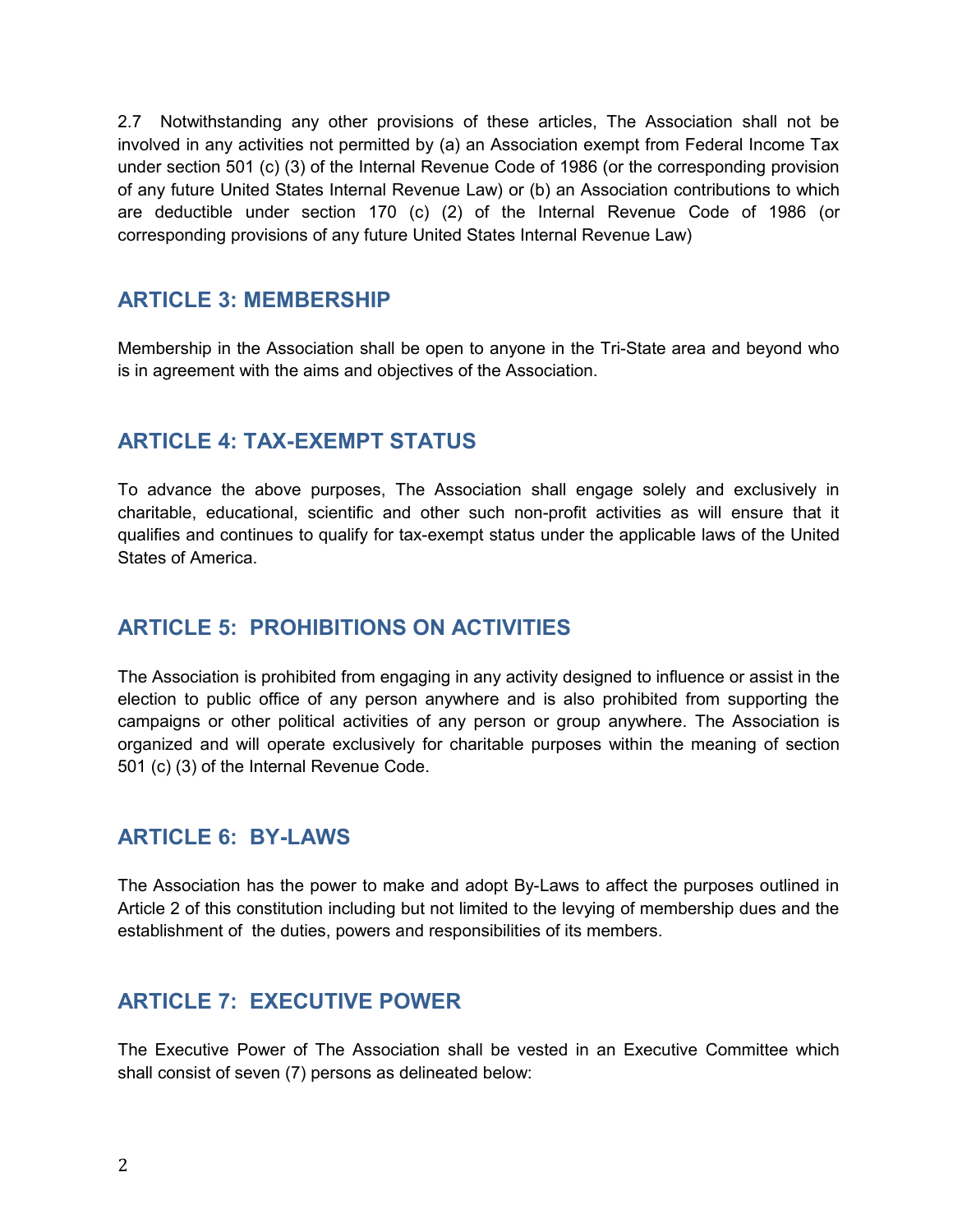- President
- Vice-President
- Secretary
- Treasurer
- Assistant Secretary/Treasurer
- Organizing Secretary
- Public Relations Officer

## **ARTICLE 8: AMENDMENTS TO CONSTITUTION**

This constitution may not be amended save by the affirmative vote of two-thirds of all members who are entitled to vote in accordance with the stipulations of The Association's constitution.

## **ARTICLE 9: PRINCIPAL ORGANS OF THE ASSOCIATION**

The principal organs of the Association are:

#### 9.1 **MONTHLY MEETINGS**

9.1.A Regular meetings shall be held at such times and in such places as the Executive Committee shall decide, but must be held at least once every month. This includes teleconferences.

9.1.B Notice of regular meetings shall be written and disseminated to all members.

9.1.C No decision taken at a regular meeting for which notice was given in accordance with paragraph 9.1.B shall be invalidated because of a lack of quorum.

9.1.D A quorum shall be considered to be a minimum of nine (9) members in good standing.

#### 9.2 **ANNUAL GENERAL MEETINGS**

9.2.A An Annual General Meeting shall be held no more than fifteen (15) months after the previous general meeting provided that the meeting is held at least once in every calendar year.

9.2.B Written notice of the Annual General Meeting shall be disseminated to all members at least five (5) days prior to the meeting and shall outline the proposed agenda.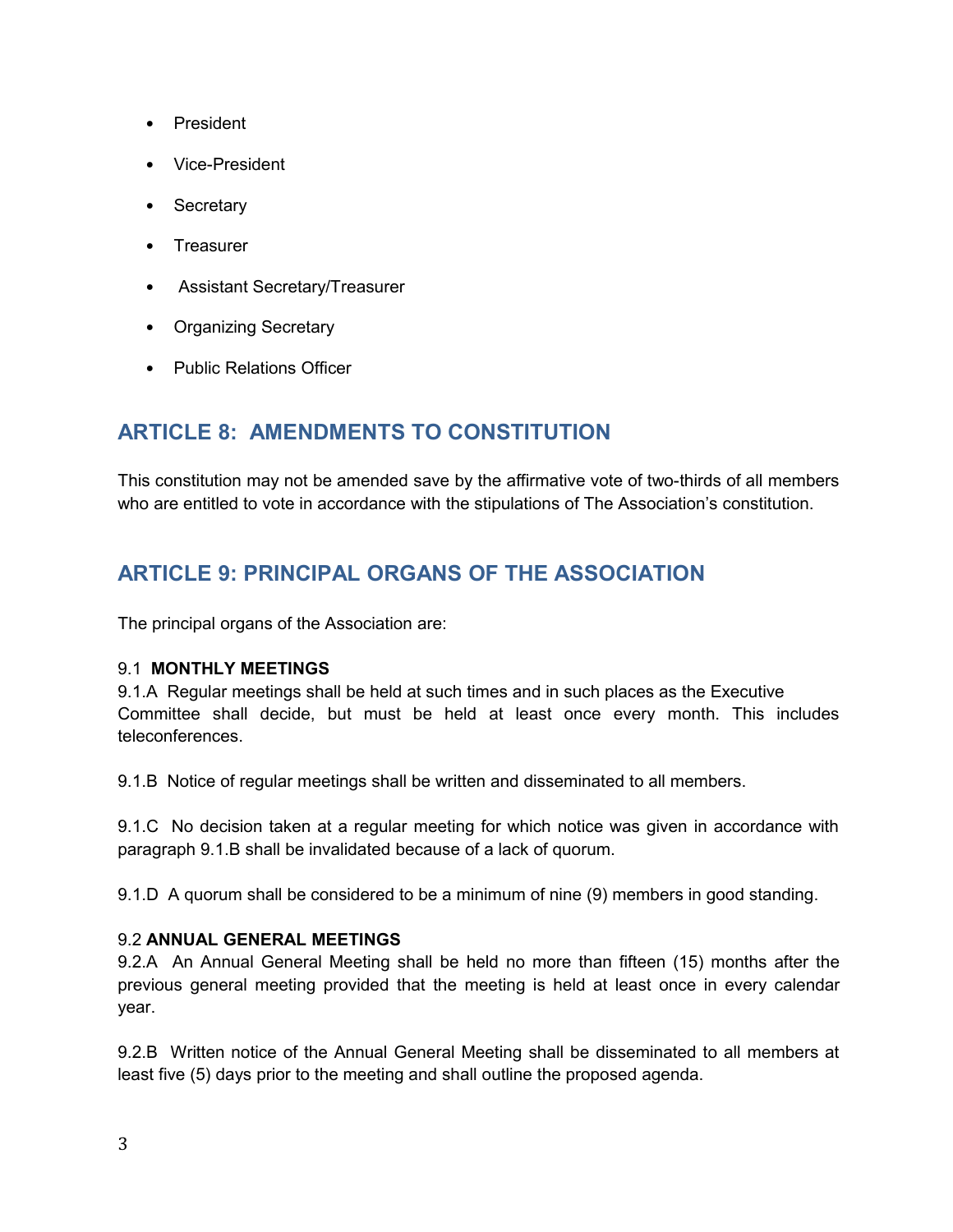9.2.C The provisions of paragraphs 9.1.B and 9.1.C with respect to the lack of quorum shall also apply to the Annual General Meeting .

## **ARTICLE 10: THE EXECUTIVE COMMITTEE**

10.1.A The Executive Committee shall be elected every two (2) years at the Annual General Meeting. Previous membership in the Executive Committee shall not preclude subsequent election to a similar office.

10.1.B The election may be by ballot or by show of hands as the Executive Committee shall decide.

10.1.C Any vacancy on the Executive Committee occurring prior to the expiration of the Committee's term may be filled by the remaining members of the Executive Committee by a simple majority vote of all committee members, save in the case of a vacancy in the Office of President in which case the vote shall be two-thirds of all committee members.

10.1.D Any member of the Executive Committee may be removed from office for any cause whatever by a two-thirds majority of members voting at any regular meeting. In no case; however, shall a member of the Executive Committee be removed from office without first having been given the opportunity to be heard.

10.1.E The Executive Committee shall meet at least once monthly at such times and in such places as the Executive Committee shall decide. Five (5) members of the Executive Committee shall constitute a quorum for such a meeting.

10.1.F All decisions of the Executive Committee shall be by simple majority of those participating and voting save as specifically required by the Constitution.

10.1.G Any two (2) of the President, Treasurer or Secretary shall together execute any contract or deed required to be executed by or on behalf of The Association.

10.1.H All checks and drafts shall be signed by any two (2) of the President, Treasurer or the Secretary, or their respective designates.

# **ARTICLE 11: AMENDMENTS TO BY-LAWS**

The By-laws of The Association may be amended by a simple majority of all members present and voting at any meeting providing that fourteen (14) calendar days notice has been given.

# **ARTICLE 12: DISSOLUTION OF THE ASSOCIATION**

12.1 The Association may be dissolved by a two-thirds majority of members in good standing.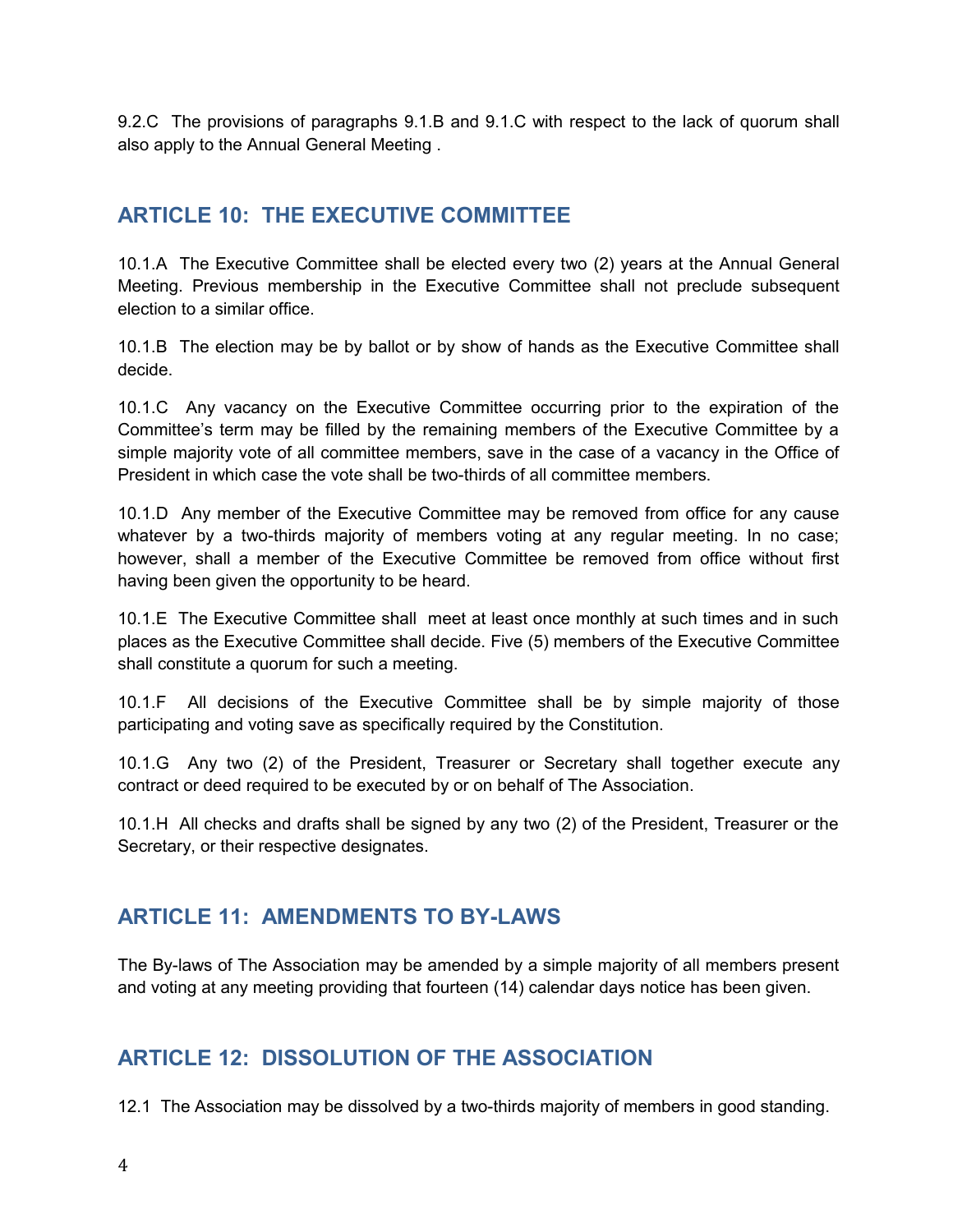12.2 Upon winding up and dissolution of this Association, after paying or adequately providing for the debts and obligations of the Association, the remaining assets shall be distributed to a non-profit fund, foundation, or corporation which is organized and operated exclusively for charitable, educational, religious, and or scientific purposes and which has established its tax exempt status under section 501 (c ) (3) of the Internal Revenue Code.

## **ARTICLE 13: MEMBERSHIP DUES,VOTING ET AL**

13.1 The Association shall be empowered to collect membership dues from all regular members.

13.2 Such membership dues as allowed under paragraph 13.1 shall be due on an annual basis in the amount laid out in the By-laws.

13.3 A member who has paid the current dues, or is no more than a month in arrears shall be deemed a member in good standing.

13.4 All members in good standing may vote on any issue where a vote is required either in person or by proxy duly authorized in writing except as noted in paragraph 13.7.

13.5 All persons entitled under the Constitution to be members of The Association shall become members either by paying dues or by notifying any member of the Executive Committee of their intention to become members.

13.6 All members of The Association may vote at any meeting at which they are present except as noted in paragraph 13.7.

13.7 All members of the Association not in good standing shall be honorary members only and shall not be entitled to vote or be elected to the Executive Committee.

13.8 Any person who is proposed by the Executive Committee as noted in the By-laws and approved by a majority of members present and voting shall be deemed an honorary member of the Association.

# **BY-LAWS OF THE GUYANA-JAMAICA FRIENDSHIP ASSOCIATION (NEW YORK), INC.**

The following are the By-laws of the Guyana-Jamaica Friendship Association,(New York) Inc. These By-laws are intended to supplement and strengthen the Articles of the Constitution. In the event of real or perceived conflict, the Articles of the Constitution shall always supersede the By-Laws.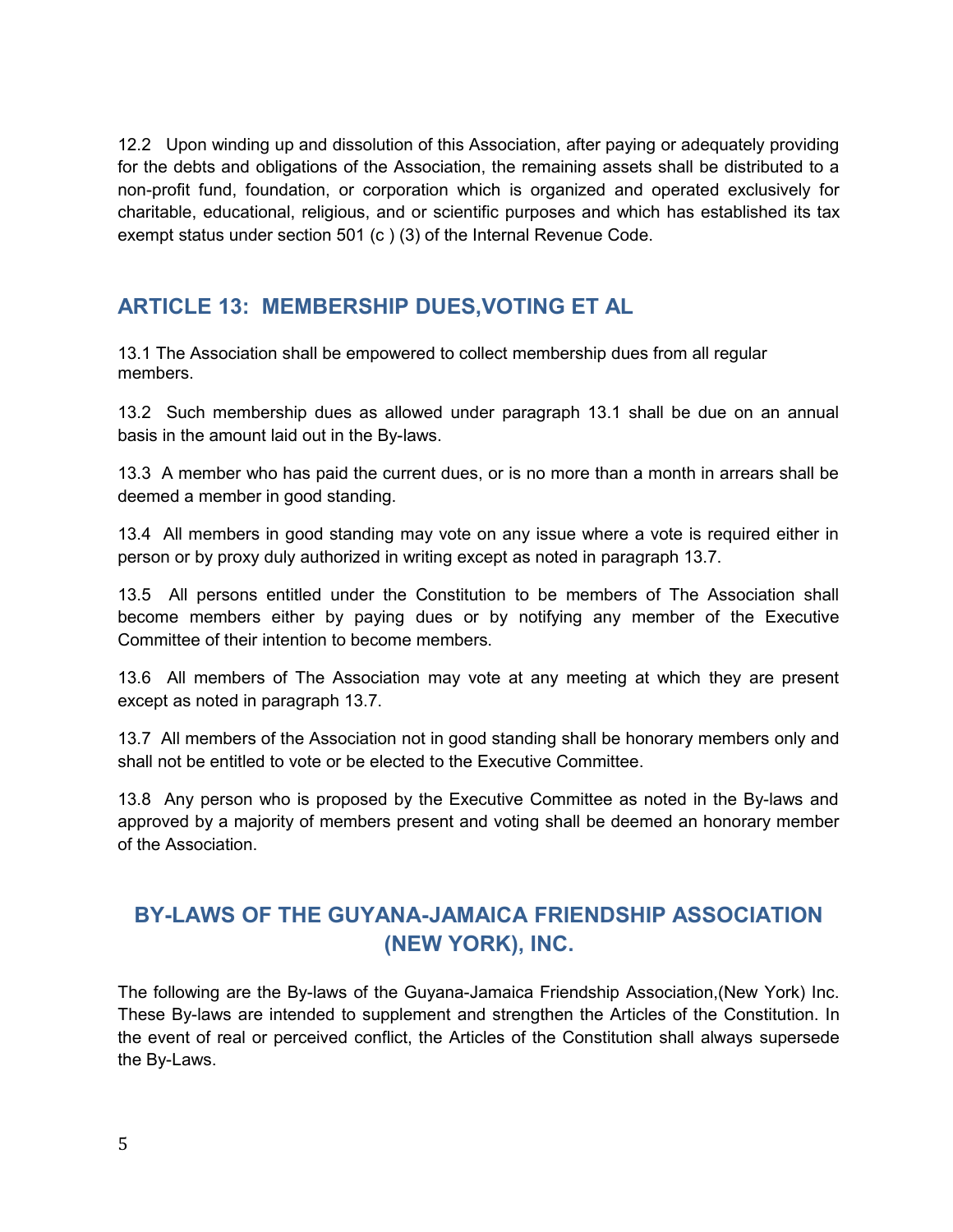The By-laws shall not be used to amend any of the articles of the Constitution or in any way render any such Article void or irrelevant.

# **BY-LAW 1.0: ADDRESS OF THE ASSOCIATION**

• Mailing Address

The Guyana-Jamaica Friendship Association 119-18 Rockaway Boulevard South Ozone Park, NY 11420

• Physical Address

The Guyana-Jamaica Friendship Association 119-18 Rockaway Boulevard South Ozone Park, NY 11420

# **BY-LAW 2.0: THE EXECUTIVE COMMITTEE**

The Association shall be governed by an Executive Committee as outlined in Article 7 of the Constitution. All the positions on the Committee shall be voluntary and no compensation shall be made to any member of the Committee under any circumstances for the performance of the duties noted herein. The duties of the Executive Committee shall be as follows and as laid out in the Articles of the Constitution.

#### 2.1 **PRESIDENT**

The President shall be responsible for chairing all meetings of The Association and of the Executive Committee. The President shall be an ex-officio member of all working committees set up by the Executive Committee for the conduct of the affairs of The Association. The President shall be a signatory on all of the Association's Bank Accounts.

#### 2.2 **VICE-PRESIDENT**

The Vice-President shall function as a regular member of the Executive Committee and shall substitute for the President in his/her absence or upon his/her direction. During such substitution the Vice-President shall assume all the functional responsibilities of the President.

#### 2.3 **SECRETARY**

The Secretary shall be responsible for maintaining all of The Association's records. The Secretary shall publish notices of all of The Association's meetings, shall be responsible for the minutes of such meetings and shall keep a record of all matters arising from meetings. The Secretary shall be responsible for all of The Association's correspondence, shall be an exofficio member of all working committees set up by the Executive Committee to conduct of The Association's affairs and shall be a signatory on all of The Association's bank accounts.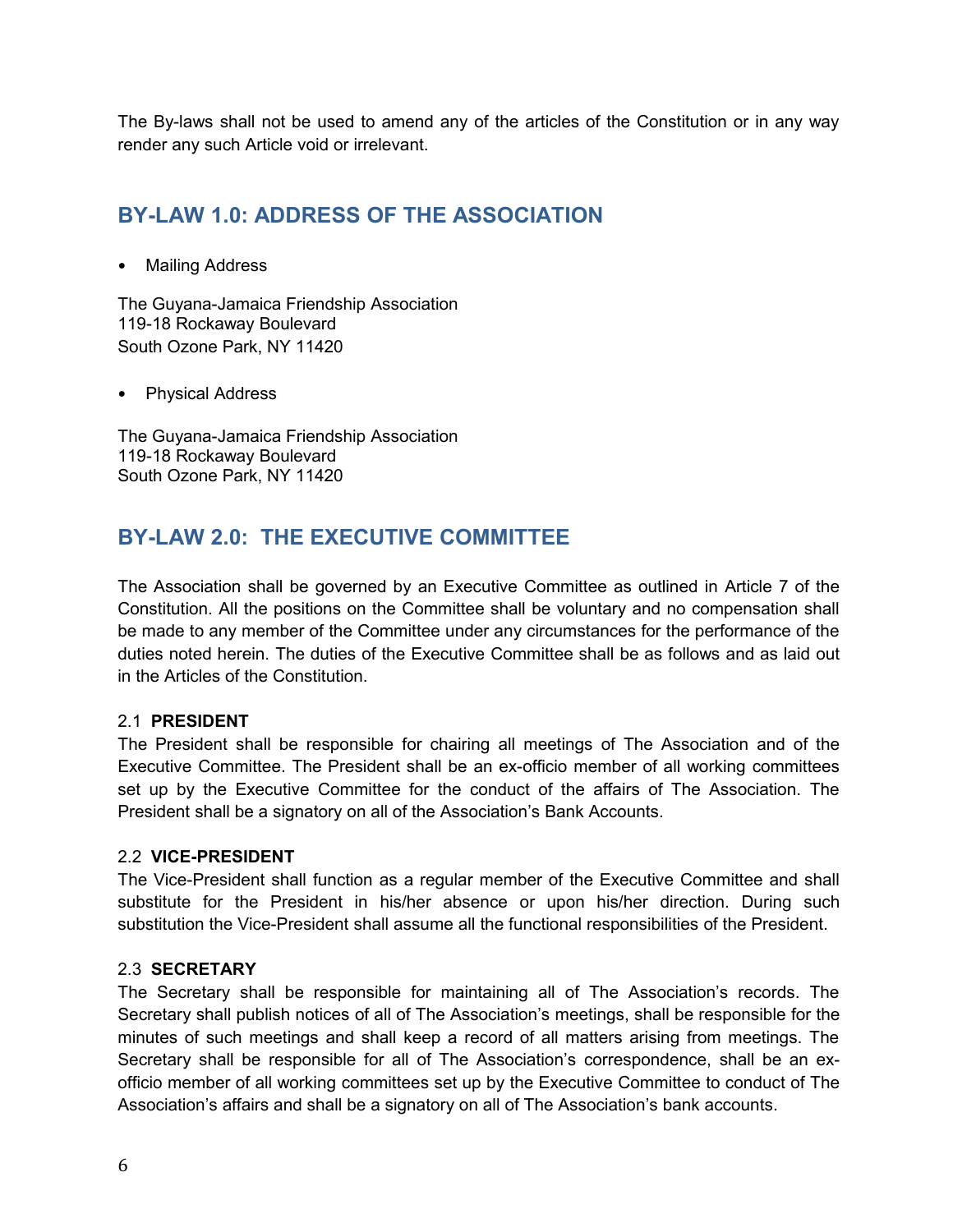#### 2.4 **TREASURER**

The Treasurer shall be responsible for maintaining a record of all of The Association's financial affairs, for keeping the books and for co-coordinating The Association's relations with its bankers and auditors. The Treasurer shall be an ex-officio member of all working committees set up by the executive Committee for the conduct of the affairs of the Association. The Treasurer shall be a signatory on all The Association's bank accounts.

#### 2.5 **ORGANIZING SECRETARY**

The Organizing Secretary shall be responsible for organization of all of The Association's functions. He/she shall work closely with the Secretary and be a member of all committees responsible for arranging various functions/activities held and sponsored by The Association.

#### 2.6 **ASSISTANT SECRETARY/TREASURER**

The Assistant Secretary/Treasurer shall function as a regular member of the executive Committee and shall substitute for the Secretary/Treasurer in their absence or upon their direction. During such substitution the Assistant Secretary/Treasurer shall assume all the functional responsibilities of the Secretary/Treasurer.

#### 2.7 **PUBLIC RELATIONS OFFICER**

The Public Relations Officer shall function as a regular member of the Executive Committee. He/she will be responsible for all of The Association's publicity undertakings including but not limited to the writing of press releases, participation in media interviews, development, crafting and monitoring of web site and/or social/professional network content.

## **BY-LAW 3.0: BANK ACCOUNTS AND SIGNATORIES**

3.1 The Executive Committee is responsible for the selection of a commercial bank for the purpose of conducting the Association's financial business. The Association shall maintain at least a Checking and a Savings Account. The Committee may at its discretion also operate Investment accounts and other financial instruments aimed at improving The Association's finances.

3.2 The Treasurer shall bear responsibility for all of The Association's financial affairs.

3.3 All the accounts of the Association shall bear two of the three signatures delineated below:

 President **Secretary Treasurer** 

A signature specimen card with the requisite signatures shall be maintained in The Association's records and shall be replaced as soon as it is updated except when such an